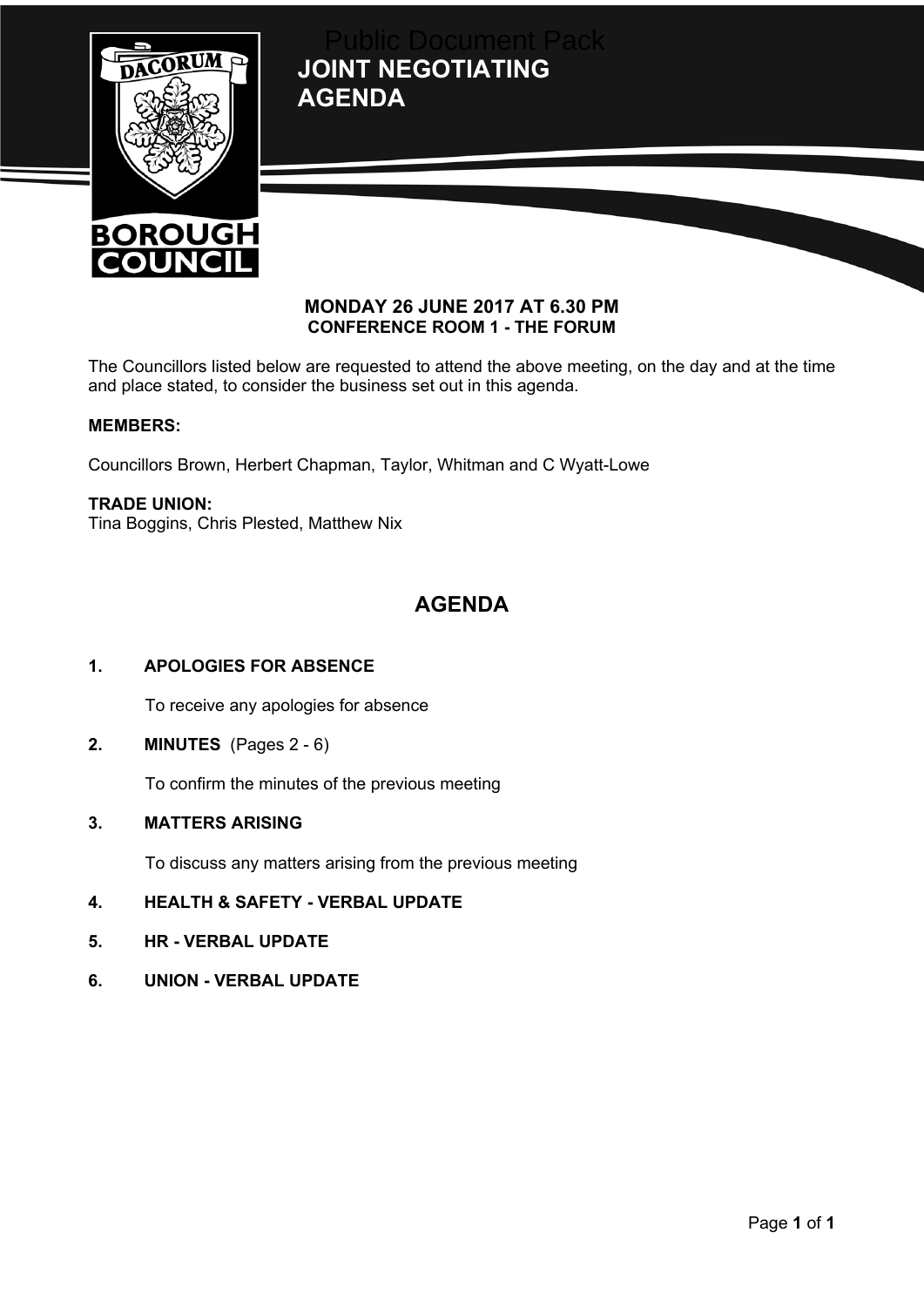# **JOINT NEGOTIATING COMMITTEE**

# **MONDAY 05 DECEMBER 2016**

# **MINUTES OF THE MEETING**

**Attending:**

**Councillors:** Chapman (Chairman), Brown, Taylor and Whitman.

**Trade Union:** T Boggins, Dean Lloyd and Chris Plested

**Officers:** Paul O'Day, Corporate Health and Safety Officer; Anne Stunell, Human Resources and Organisational Development Team Leader, and M Anderson (Minutes).

The meeting began at 6.30 pm

# **1. APOLOGIES FOR ABSENCE**

None received.

# **2. MINUTES**

The notes of the meeting held on 11 July 2016 were agreed by the members present and signed by the Chairman.

# **3. MATTERS ARISING**

None.

# **4. HR VERBAL UPDATE**

A Stunell updated the group on the apprenticeship levy. A report is due to go to CMT on the 20<sup>th</sup> of December. The levy due is £80k which was to be used for training only and not for salaries. The options available were to either recruit 16 new apprentices or offer it to existing employees. The council were working closely with Herts County Council to ensure they make the most of the funds available. Solution 19 UNIT NEGOTIAT MONDAY AS DEVIDENT MONDAY AS DEVIDENCING:<br>
MINUTES OF THE MINUTES OF THE MINUTES OF THE MINUTES OF THE MINUTES OF THE MINUTES OF THE MINUTES OF THE MINUTES CHANNER CHANNER CHANNER CHANNER CHANNER

The aim was to have some of the apprentices in place by May 2017, therefore there was a lot of work to be completed by then and discussions to take place with Group Managers.

Councillor Whitman asked what types of apprenticeships were being offered.

A Stunell said they were available across the council in areas where there are skills gaps. Apprenticeships can be at all different levels from NVQ to degree.

Apprenticeships have worked well at the council over the years.

Councillor Chapman asked if the council could hold on to apprenticeships once they had completed their training.

A Stunell explained that there wasn't always a vacancy at the end of the training but all options were explored when the time arose.

Councillor Taylor asked if the skills gaps were matched to the apprentice to ensure the right person is recruited.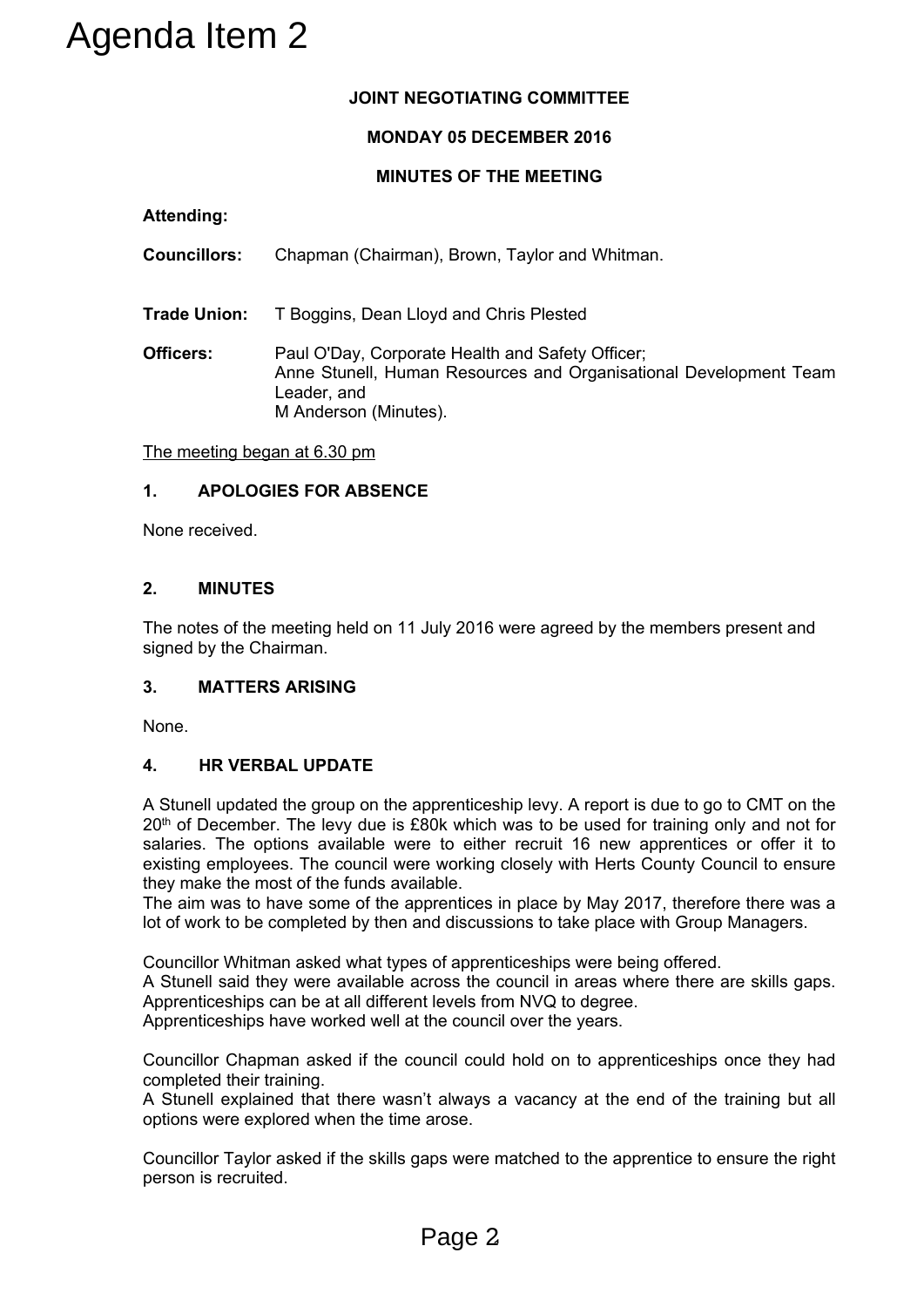A Stunell agreed that the apprenticeship scheme needed to benefit the community as well as the individual.

Councillor Chapman hoped that by recruiting 16 apprenticeships it would ease the pressure on existing staff.

A Stunell said the council needed to ensure all support mechanisms were in place before the process begun. In addition they needed to ensure that the levy was spent accordingly.

T Boggins had previously raised concerns over apprenticeships which had not progressed as they should have done.

A Stunell explained that apprenticeships needed to complete a structured programme which will be closely monitored. The council needed to ensure that the scheme is of value to the individual as well as the authority.

C Plested asked if employees taking up the opportunity would see an affect on their salary. A Stunell said it should not affect their salary as there wouldn't be any incentive to do it. Tailored person specifications and job descriptions for all different levels would be produced.

Councillor Taylor reiterated that the £80k levy was to support training only and not for salaries. He asked that Audit committee be updated on a yearly basis about how many apprenticeships had taken place and whether roles were found after the apprenticeship had finished

A Stunell continued with her update and noted that the HR and Organisational Development structure was finalised in June and there was now a full team in place.

She explained that they were working with Matt Rawdon, Group Manager to develop the People strategy which looked at recruitment, training and support for all staff. She noted that the Union had been consulted and this would be going to CMT on the 20<sup>th</sup> of January. Other projects being worked on included developing a well being strategy, the TUPE of Facilities Management staff and the transfer of the agency staff contract from Comensura to Pertemps.

Councillor Chapman thanked A Stunell for the update and noted that everything was working well.

# **5. HEALTH & SAFETY UPDATE**

P O'Day noted that two further training sessions had been held for Reactech. He added that the Health & Safety Executive had recently served two notices and now interviews with staff had been carried out. The council had not yet received any feedback from this, but he would pass it on once it is received.

He explained that the DSE software had been rolled out to non civic centre sites. A few issues had arisen which were being addressed. This would be rolled out further once the move to the Forum has taken place.

P O'Day added that further fire extinguisher training had taken place. He said the random alcohol testing was continuing and 45 tests had been carried out so far. The 6 month trial ends on the  $10<sup>th</sup>$  of January 2017 – he asked that if anyone had concerns around the process, to write to David Austin who is the chairman of the Health & Safety Committee. It was then up to that committee to decide on the way forward.

He explained that there would be a clear area policy for fire evacuation once in the Forum. This was due to the increase in home working and hot desking, therefore making it more difficult to keep a list of staff in certain areas and certain times.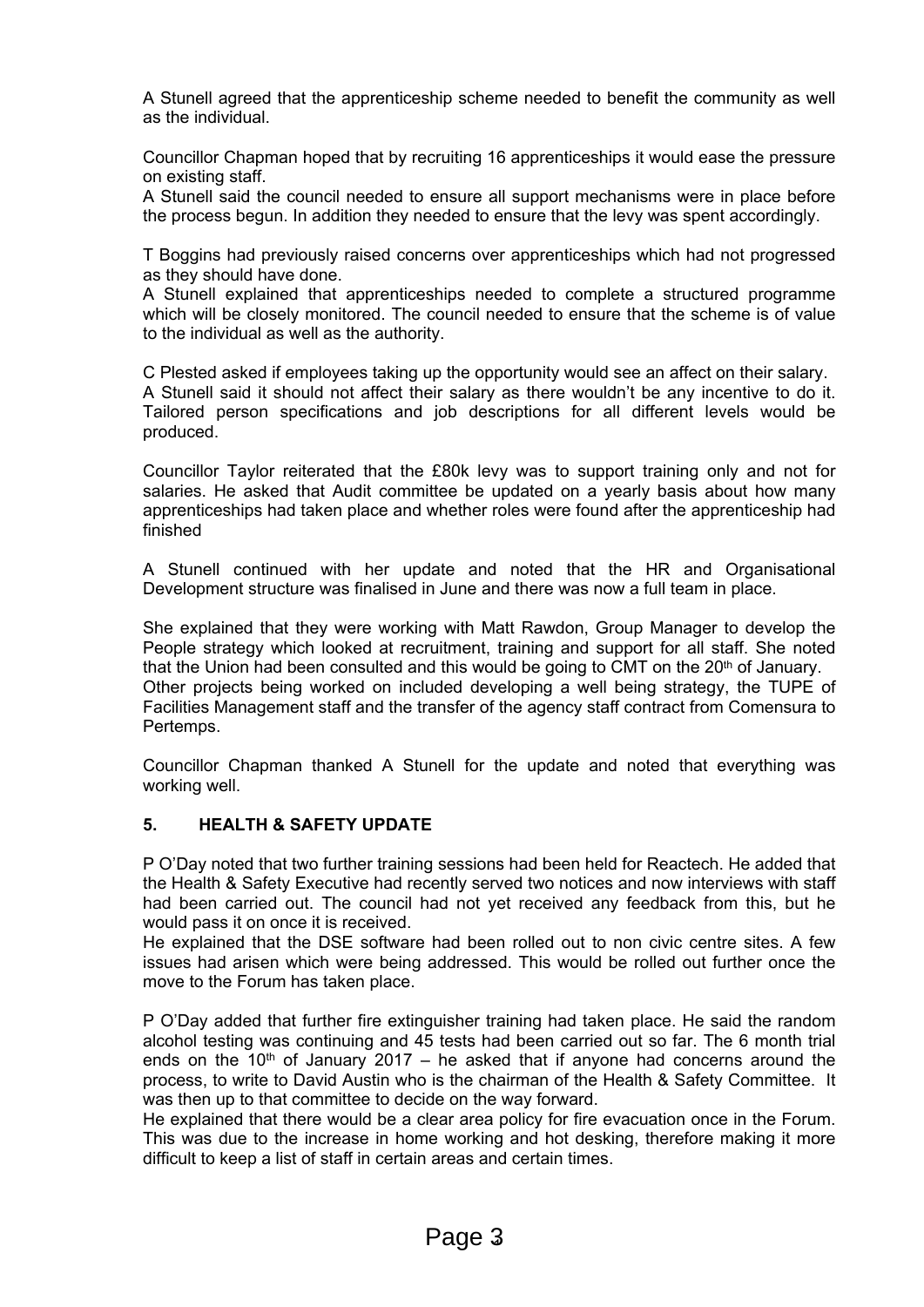C Plested asked what the council's policy was with regards to trained staff attempting to put fires out.

P O'Day explained that fire safety regulations changed in 2005, giving more ownership to organisations and therefore the use of fire extinguishes to tackle small manageable fires was permitted, however if the fire was chemical related and out of control then the advice would be to evacuate immediately.

Councillor Chapman asked how many fire exits were in the Forum and if they were signposted.

P O'Day confirmed they would be signposted and the aim was to have the fire assembly point outside the current healthcare centre. This assembly zone would change as building work progresses around the building. He acknowledged that there may be a few teething problems at the start.

Councillor Chapman asked A Stunell to provide an annual update on the apprenticeship scheme to Overview and Scrutiny, giving a breakdown of the figures showing recruitment, training and those hired at the end of their training.

#### **6. THE AGEING WORKFORCE AT DBC & ITS CONSEQUENCES and THE COUNCIL'S SICKNESS ABSENCE MANAGEMENT POLICY; THE PROLIFERATION OF SICKNESS HEARINGS & REVIEW MEETINGS**

T Boggins raised concerns around the ageing workforce especially with those working at Cupid Green who were now coming under sickness review meetings. People were unsure of the purpose of these meetings and she felt that it was unfair to hold them and expect people who were off sick, to attend. The hearings can bring undue stress onto the employee. She explained that she had been informed that occupational sick pay was suspended too soon into a period of absence and sickness was monitored monthly by the Corporate Director for Finance & Operations. She disagreed with this process as this was people's personal medical information being discussed by people who were not medically trained.

The Union disagreed with the sickness absence policy and felt it was unfair and would therefore be looking for a review.

Councillor Taylor informed the group that he was the Chairman of the Audit committee and explained that he had seen and monitored the sickness absence policy and he was aware that internal audit had reviewed it. He felt it would be worthwhile for the union to put their concerns in a report to him which he could take to a future Audit Committee meeting. He noted that internal and external auditors attend the committee as do members of the CMT. He would ask if representatives from the Union could attend too, to put the case across.

Councillor Whitman agreed with T Boggins that people reviewing medical cases who do not have any medical qualifications was disconcerting and unacceptable.

Councillor Taylor said that officers were only reviewing statistical information and data trends and not medical information.

A Stunell explained that the policy was introduced in April and was due for review after 12 months and that the union were consulted. The policy was agreed at Cabinet. She added that occupational sick pay was only removed if the employee was on a warning for their sickness. Officers do review cases however she assured the group that they look only at data and statistics, for example the number of days taken off sick and the number of occasions.

A Stunell noted that Group Managers and Assistant Directors reviewed the hearings and use information provided by Occupational Health and not on specific medical information. The current sickness target is 8 days and the average was 7.8, this was compared to 11 days last year.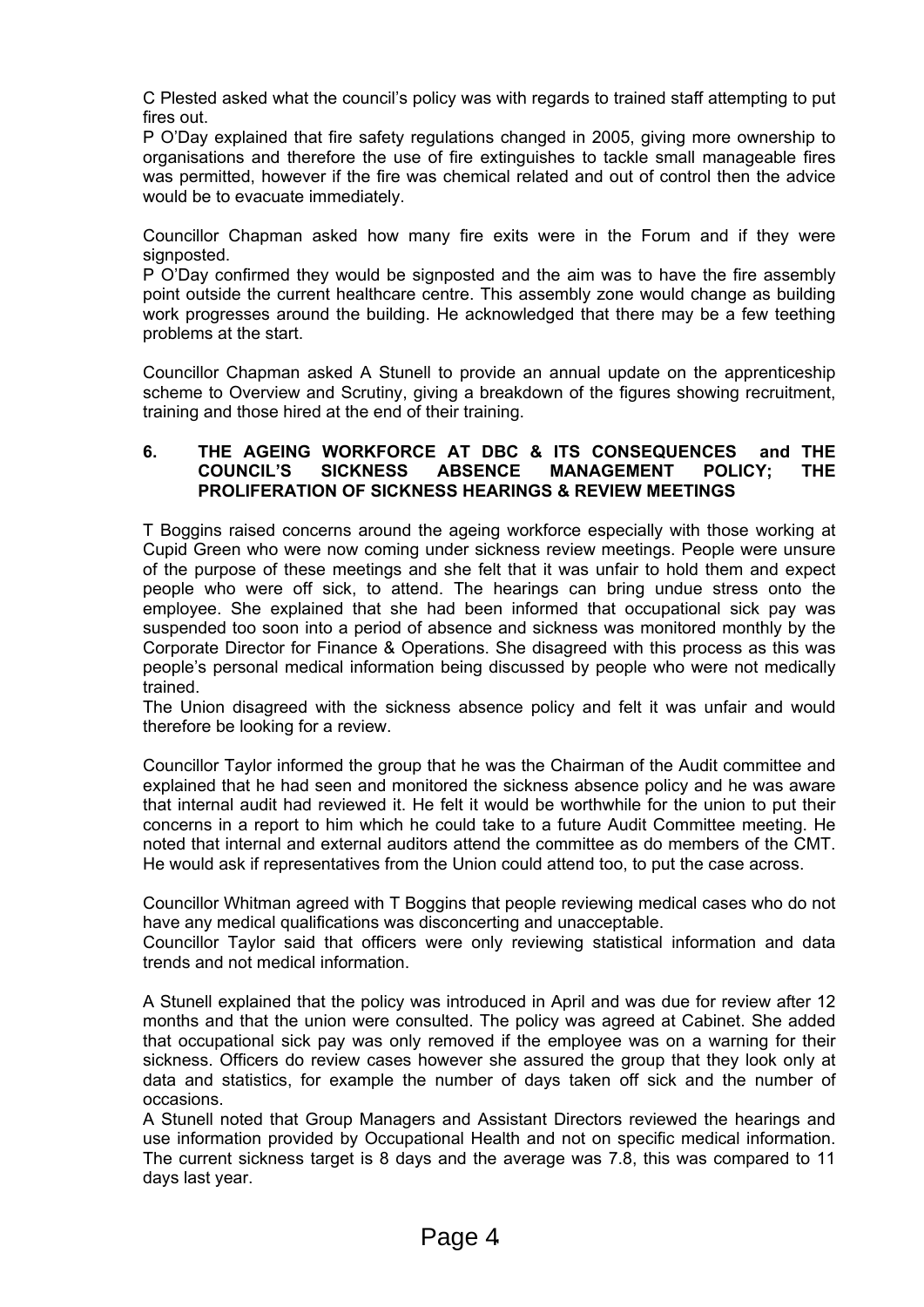T Boggins said that the sickness target had been reduced to 4 days and therefore this was very easy to exceed, especially for those employees working closely with others. If someone fell under the equalities act then the target was doubled, but again this was very easy to exceed. She felt that it was unacceptable to be allowed only 4 days sickness before being under review.

A Stunell replied that the current sickness absence policy had been consulted on with the Union, and then agreed by Cabinet and CMT, who had agreed the targets set and any changes raised through the consultation.

Councillor Taylor noted that T Boggins was incorrect with her statement and explained that the 4 days target was a guide only and then support meetings would be held.

Councillor Chapman added that the review meetings were held to help those who were sick and to highlight those who were possibly abusing the system. The HR teams would then look at ways of helping those who had been sick to integrate back into the workplace. He said that if the Union were aware of cases which were not following the policy, then they should be highlighting those, with specific examples so the committee could look into it.

C Plested said that there had been cases where the council had jumped ahead and suspended sick pay.

A Stunell reiterated that occupational sick pay was only suspended once a warning had been issued and this had been the process for the past 6 years. Officers were following the agreed HR policy.

T Boggins said that other council's did not suspend sick pay so soon.

Councillor Chapman said council's had different policies to follow and if the Union felt this was something to look into, then they should provide examples and evidence of other council policies.

# **7. CONDUCT POLICY- FAIR PROCESS**

T Boggins explained her frustration with the council's conduct policy and that staff are unaware of the reasons for their hearings. She had been directed by Unison to suspend attendance at hearings from January 2017. She added that employees should be provided with a full report following an investigation and currently this did not happen.

A Stunell explained that the investigation is carried out by a manager and a HR representative and then the adjudication is carried out by a different HR representative and Assistant Director. The reason for a hearing is explained verbally and in writing setting out the allegations and the process. If the employee's case goes to a Hearing they are written to with all of the appendices to be used and they have the opportunity to submit any further information

She added that the policy did not state that a full report was needed. The employee is given all of the interview notes, witness statements and details of the process.

T Boggins said that the recent case which they were aware of did see the employee receive a full report following the investigation, before the hearing.

A Stunell stated that this was not the case as the council's policy did not state the need for a full report.

Councillor Chapman felt that the current policy was being followed. He said that if the union felt that other council's had different policies, then to provide evidence of this.

T Boggins and A Stunell would discuss this further after the meeting.

# **8. DATES OF FUTURE MEETINGS**